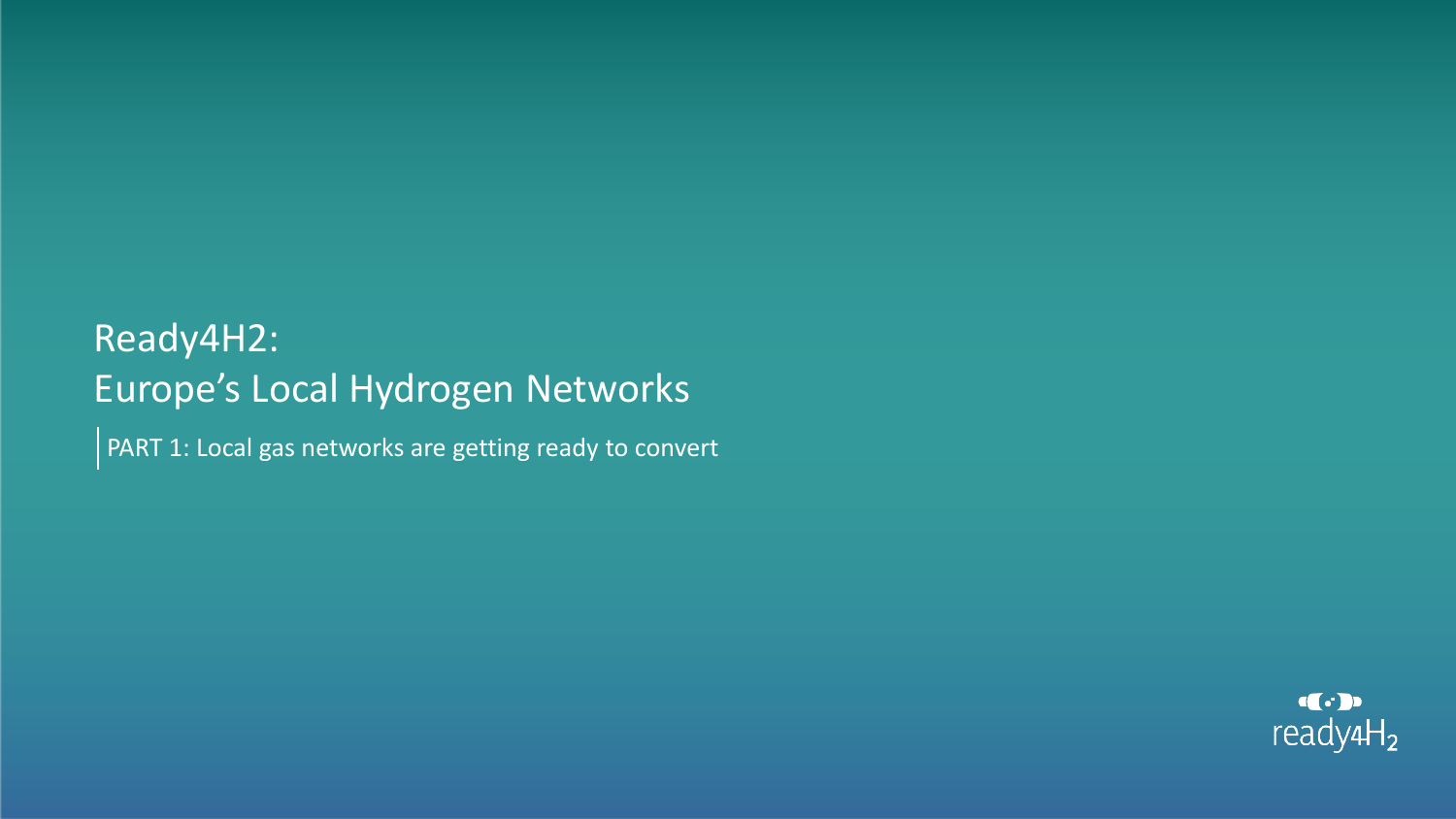

This is part one of a series of three Ready4H2 reports - [https://www.ready4h2.com](https://www.ready4h2.com/)

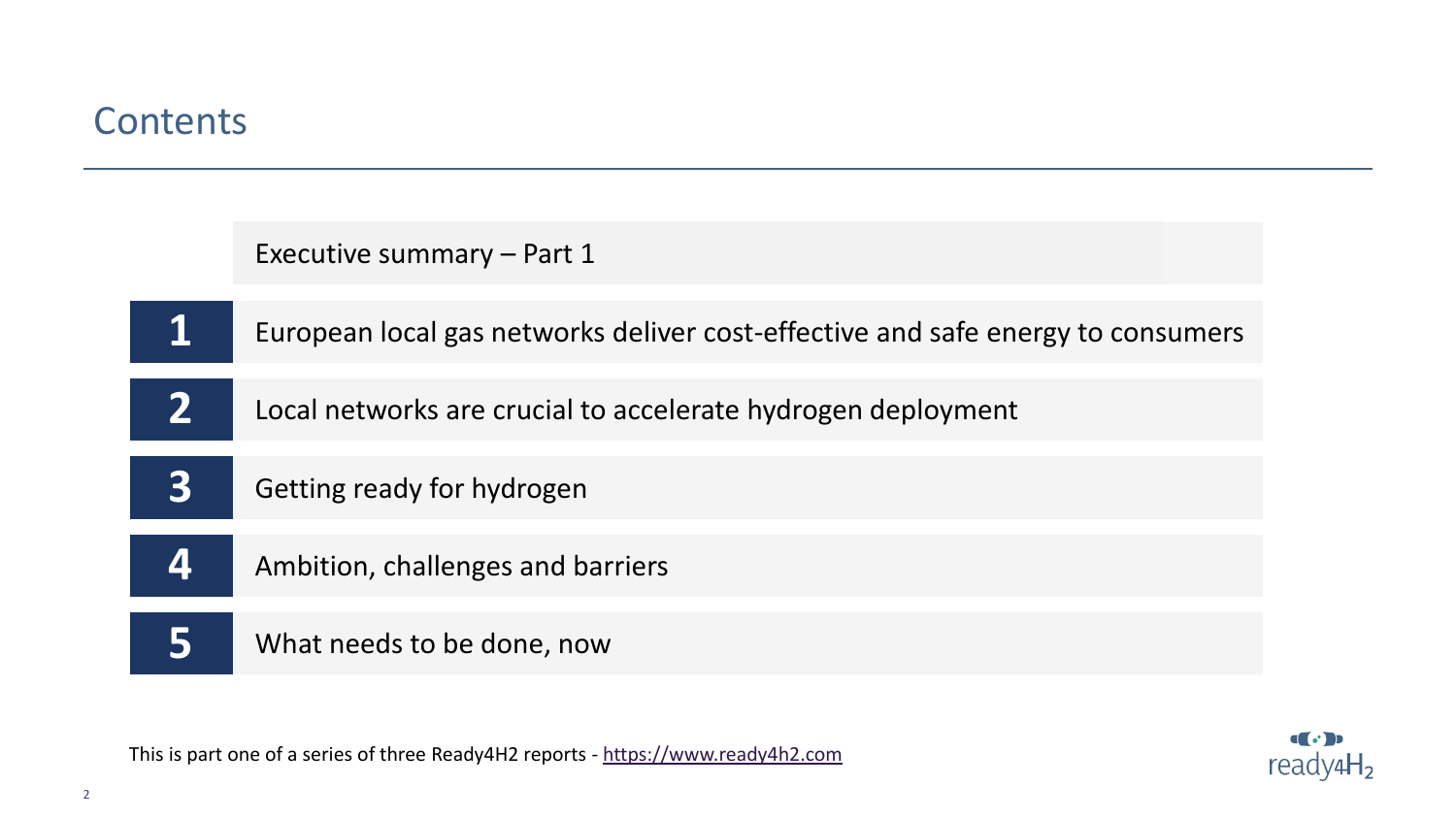# Executive Summary

Ready4H2 is a new alliance of 90 local gas network operators in 16 countries across Europe, dedicated to developing and sharing our expertise to deliver the hydrogen transformation in practice. We are passionate about the role that hydrogen and other green gases can play in achieving net zero.

- **1. Hydrogen is essential to achieve net zero**, tackling the hard-to abate sectors, and delivering seasonal storage. Using hydrogen and other green gases across Europe would save €130 billion a year in 2050, compared to meeting net zero without them.
- **2. The local gas networks in our alliance reliably supply** 150 000 industrial premises, 3 million commercial businesses and 64 million households. We are getting ready to become Europe's local hydrogen networks, with almost all of the pipeline infrastructure (covering 1,1 mio. km of pipelines) ready to be converted and many knowledge building pilots taking place.
- **3. More than 99% of industrial and commercial customers** that are connected to gas are served by distribution networks, so both local and European hydrogen production will need local networks to get the hydrogen to the industries, commercial businesses and buildings that will need it.
- **4. Therefore, European regulation should support hydrogen conversion** and distribution efforts at the local level, by giving local gas networks a greater role.

| <b>CONNECTED</b>                                                                                     | <b>READY</b>                                                                                |  |
|------------------------------------------------------------------------------------------------------|---------------------------------------------------------------------------------------------|--|
| <b>Over 99%</b>                                                                                      | Over 1 million km                                                                           |  |
| of industry and commercial premises that<br>are connected to gas are served by local gas<br>networks | of local pipelines in our alliance<br>substantially ready for hydrogen, 96% of<br>the total |  |
|                                                                                                      |                                                                                             |  |
| <b>COST EFFICIENT</b>                                                                                | <b>LOW EMISSION</b>                                                                         |  |
| €130 billion                                                                                         | 300 million tonnes                                                                          |  |

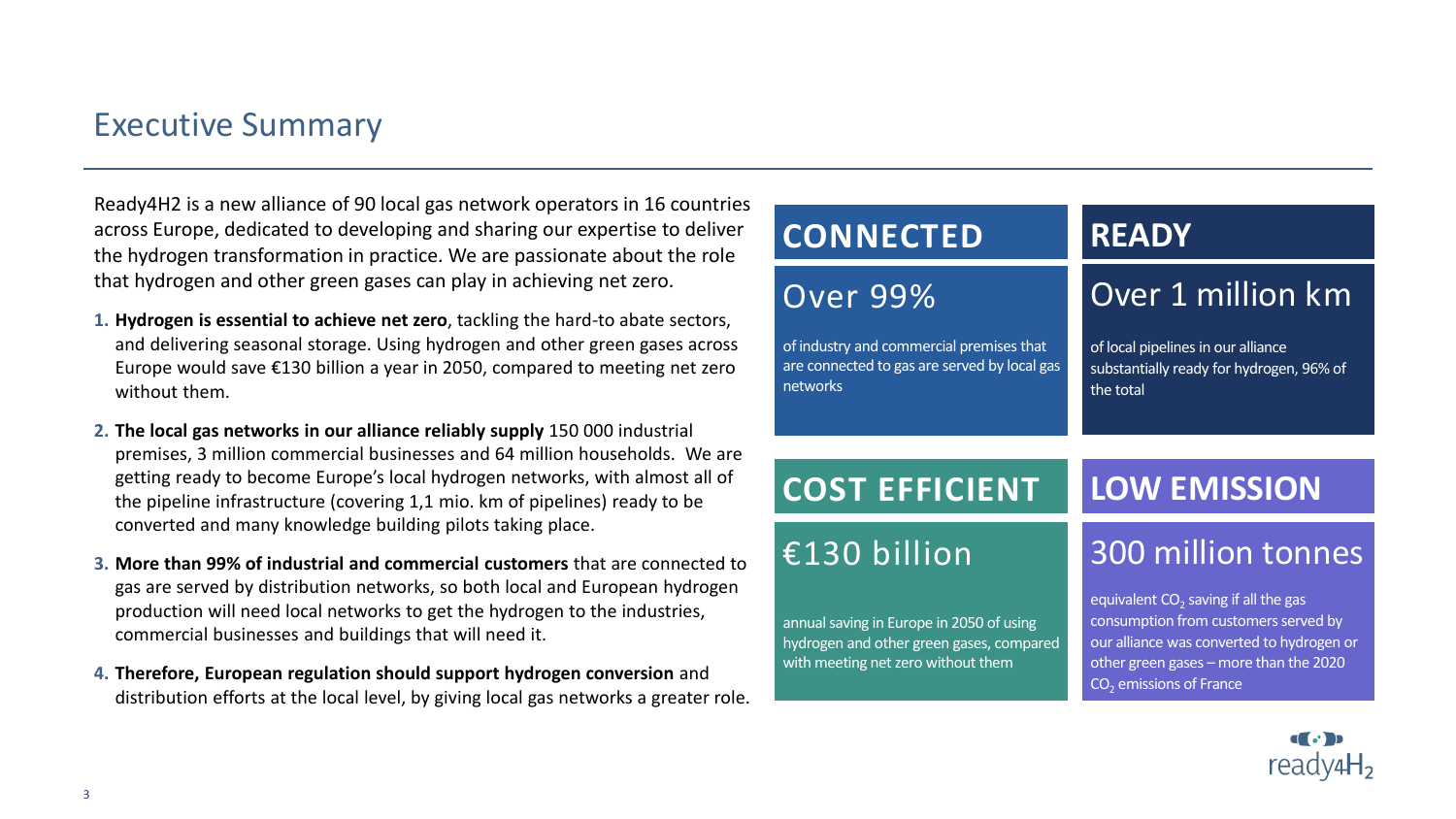## European local gas networks deliver cost-effective and safe energy to consumers



Ready4H2 alliance networks keep 64 million households warm in winter and supply a further 12 000 CHP plants to run district heating systems.



We supply 3 million commercial businesses, including the restaurant kitchens that prepare the meals we all enjoy, commercial heating, and gas for vehicle fleets.



We serve 150 000 industrial premises, including industries such as glass and ceramics that need a gaseous flame at a competitive price to produce their products.



Our networks are extremely reliable, with very few interruptions to gas supply, which is important for families to stay warm and businesses to function.



We are supporting green gas grid injection, with over 600 biomethane plants connected to gas networks across Europe.



We are providing the critical evidence and have gained fundamental practical experience from many hydrogen pilot and research projects, and previous towns gas conversion.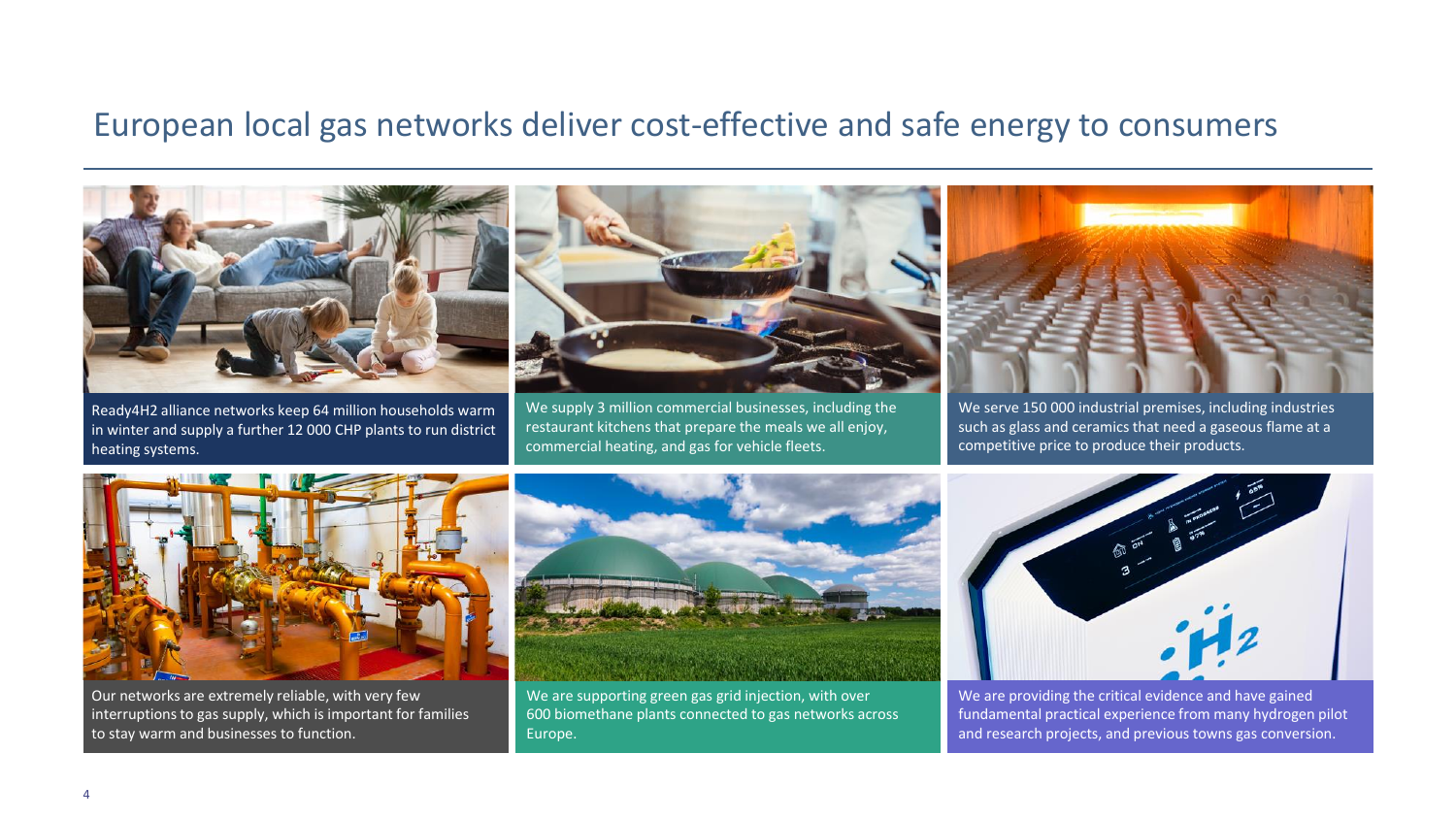# Hydrogen is key to net zero, and local networks are crucial to accelerate deployment

#### **Hydrogen is needed for net zero**

- ➢ **EU Strategy:** Hydrogen "is a key priority to achieve the European Green Deal", including as a seasonal store for renewable energy, in industrial and transport applications, and in natural gas infrastructure.
- ➢ **Cost:** DNV has found that using hydrogen and other green gases would save Europe €130 billion a year in 2050, compared to meeting net zero without them.
- ➢ **Seasonal storage:** In many countries, peak heating demand is far higher than peak electricity demand. Hydrogen can be stored seasonally and distributed in gas infrastructure, reducing the need for costly electricity grid reinforcement.
- ➢ **Employment:** Navigant concluded that the production of 1,710 TWh/year of green hydrogen would create around a million jobs in Europe by 2050.
- ➢ **Consumers:** Hydrogen conversion would entail less disruption for many industrial, commercial and residential consumers, and biomethane requires no changes for consumers.

#### **Local networks are crucial to succeed**

- ➢ **Decarbonization potential**: Converting all the natural gas that Ready4H2 members distribute to customers to hydrogen or other green gases (1 870 TWh), would abate over 300 million tonnes of  $CO<sub>2</sub>$ emissions – more than the  $CO<sub>2</sub>$  emissions of France in 2020.
- ➢ **Industry connections:** Over 99% of gas connected industry and commercial premises are served by local gas networks rather than national transmission pipelines.
- ➢ **Readiness:** Currently, 1 151 000 km of Ready4H2 member pipelines are ready for conversion, representing 96% of our combined network.
- ➢ **Best modality for distribution**: Even for short distances, it costs four times less to distribute hydrogen by pipeline than by truck. Transport by truck would be impossible to supply the volumes required for millions of users.
- ➢ **Integrated infrastructure:** Most of the Ready4H2 members also supply electricity to local users. We understand the benefits and challenges of both gas and electricity networks, and the opportunities of hydrogen and other green gases to couple them more effectively and make best use of Europe's growing renewable resources.

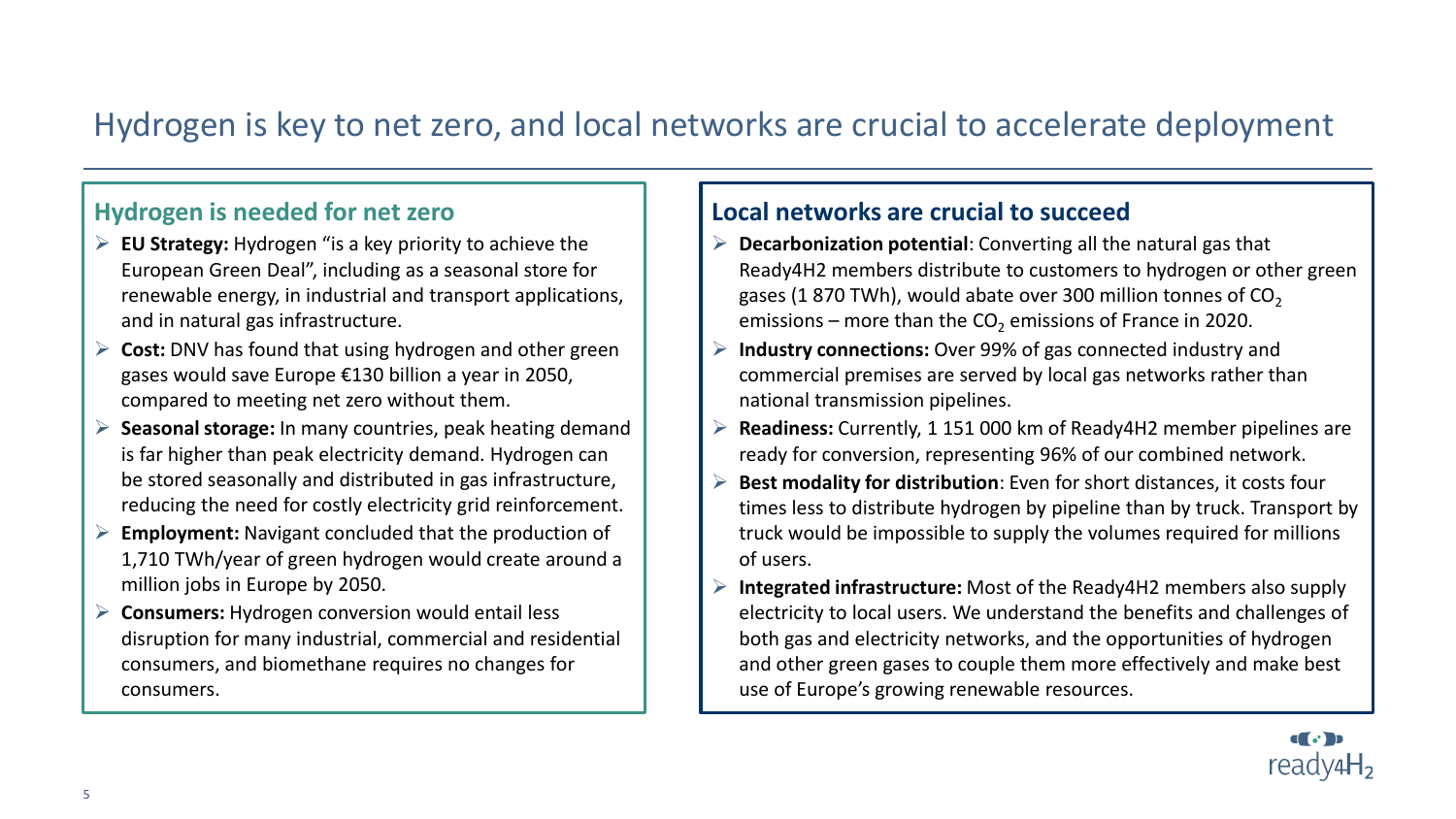# Over 1 million km of distribution pipelines is **material** ready for hydrogen

• Ireland

100% 12 000 km

Local gas networks across Europe are working hard to get ready for hydrogen. Currently, 1 151 000 km of pipelines are material ready for conversion to pure hydrogen, representing 96 % of the combined network of Ready4H2 members.

The readiness of components (connections, valves, metering equipment, compressors, etc.) is under evaluation.

Ready4H2 is building a roadmap to complete the gas system for hydrogen distribution, addressing not only pipelines, but components and end-user equipment as well.

96% (1 151 000 km) of network H2Ready

1 193 000 km of pipelines in total

• Ukraine % Under investigation 238 000 km

#### **What is H2 ready?**

6 based on their condition and intended operating parameters. The figures are solely based on pipe material and do not include components in the grid. The readiness of material was assessed by experts on basis of today's best knowledge. While being H2-ready in principle, some cases of high-pressure distribution steel grids shall be subject to individual analysis and calculations

• Spain

98% 83 000 km

**Portugal** 

100% 19 000 km

> • Greece 99%

• Sweden

100% 2 000 km

• Czech Republic

• Poland

Under investigation

**Austria** 

97% 43 000 km

100% 65 000 km

**Italy** 

98% 83 000 km **Slovakia** 

81% 33 000 km

• Germany

96% 522 000 km

• Denmark

89% 19 000 km

• France

98% 210 000 km **Belgium** 

99% 75 000 km

> 90% 20 000 km

• Switzerland

7 000 km

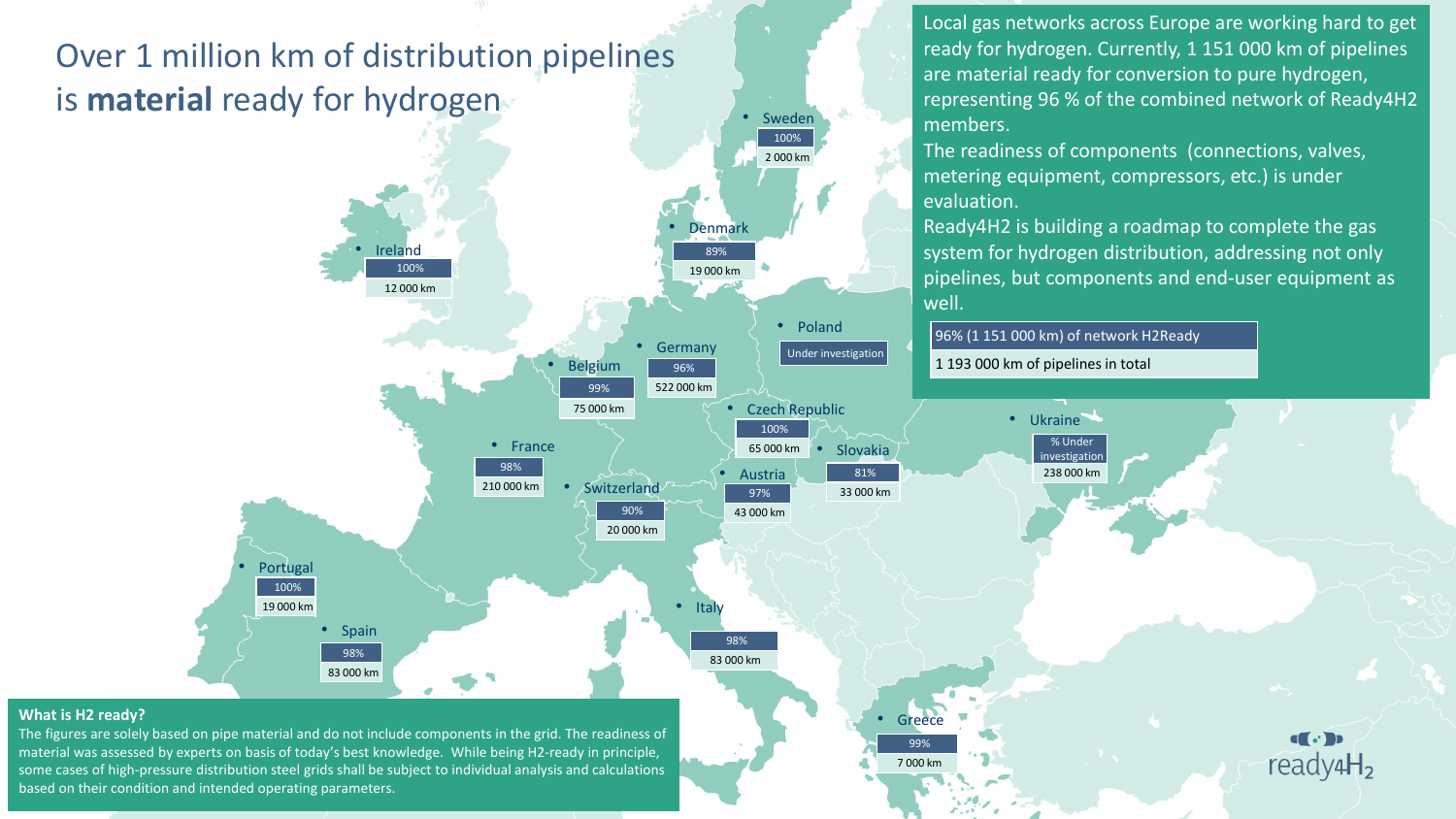# Countries are starting to provide support, but it needs to be accelerated

**Most countries now have a hydrogen vision, but no country has GW-scale projects that have taken FIDs** 



**Two thirds of Ready4H2 members expect to be fully ready\* for 100% hydrogen by 2040, with parts of their networks able to convert sooner**

> Percentage of local gas networks that will be 100% ready for pure hydrogen



\*The network readiness includes the readiness of the pipe material, all components (connections, valves, metering equipment, compressors, etc.) and the end user equipment

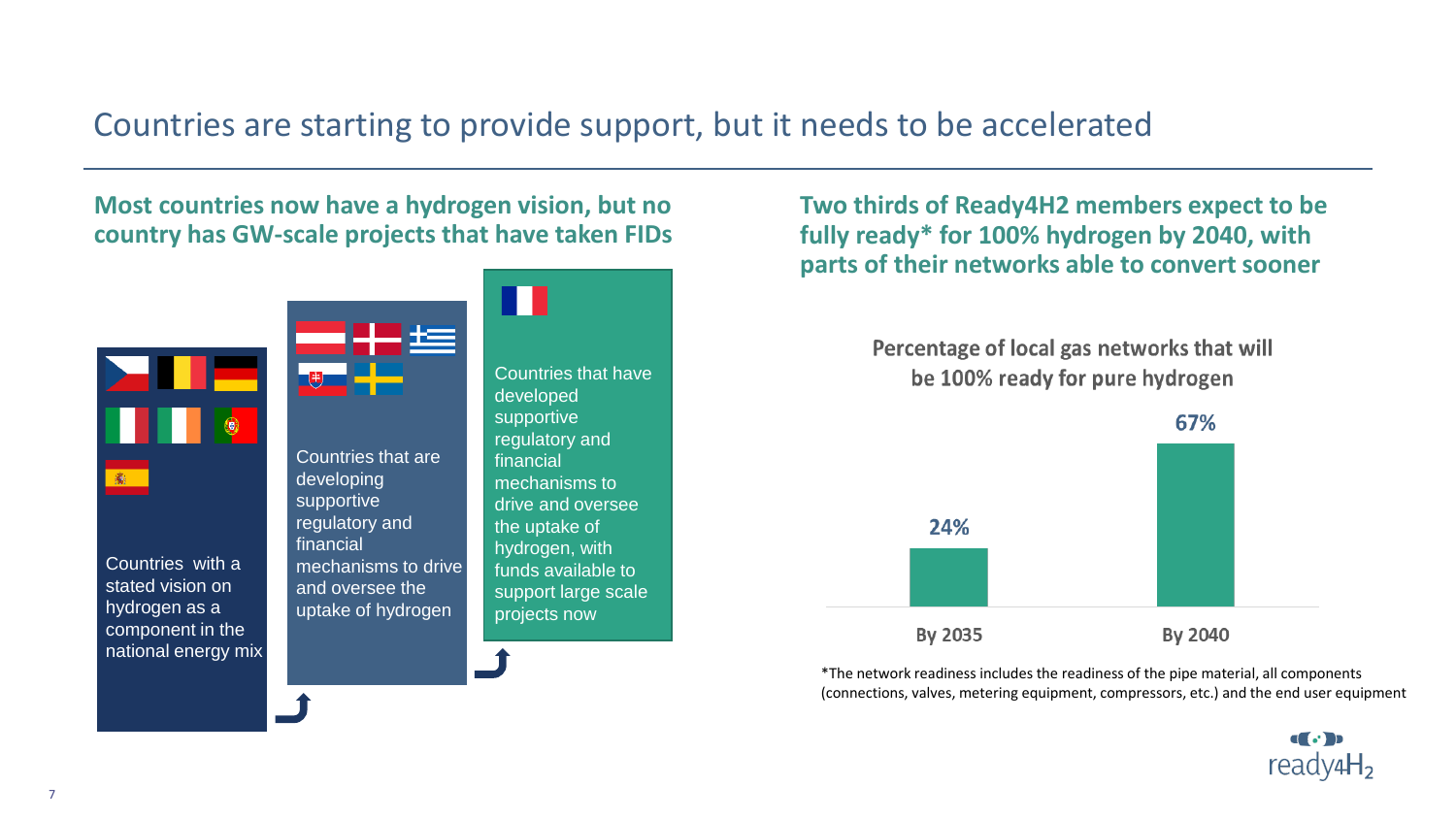# Over recent years we have been building relevant knowledge and experience

Through tens of feasibility studies, planned and successfully executed hydrogen pilots at various blend rates, up to 100%, we have built a body of knowledge in key areas:

- $\triangleright$  Technical feasibility of network repurposing (network components and material)
- ➢ Effect of different levels of hydrogen on enduser appliances (industrial and residential)
- $\triangleright$  Cost of network upgrading/repurposing
- $\triangleright$  Safety case of hydrogen
- ➢ Future availability and price of hydrogen
- $\triangleright$  Demand development per customer segment
- ➢ Regulatory gaps
- ➢ Procedures and working methods (including staff training)



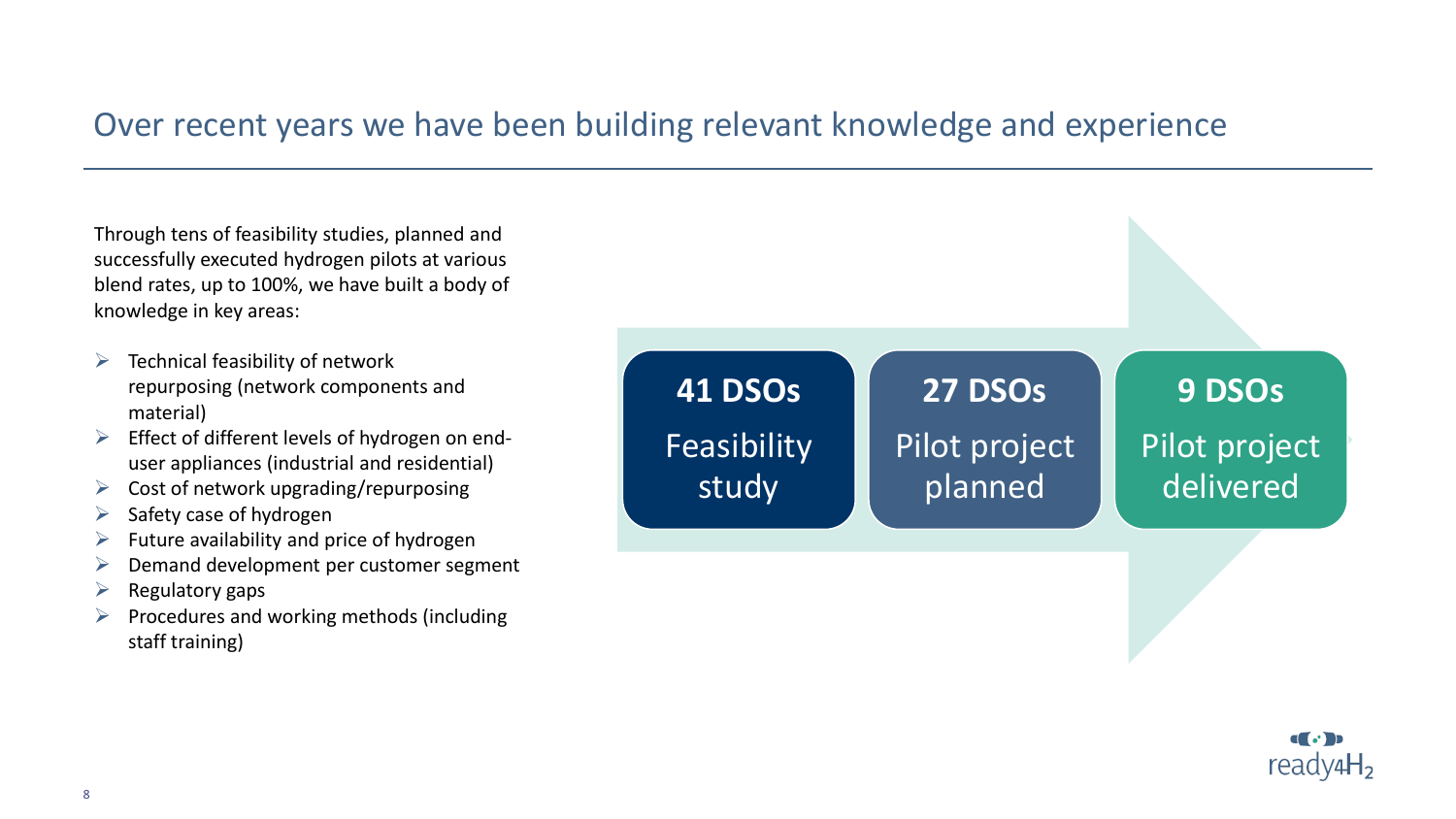# We are carrying out a wide range of blending and 100% hydrogen projects in Europe

| Project                                   | Evidence                                                                                                                                                                                                                                                                                                                                                                                                                                                                                    |
|-------------------------------------------|---------------------------------------------------------------------------------------------------------------------------------------------------------------------------------------------------------------------------------------------------------------------------------------------------------------------------------------------------------------------------------------------------------------------------------------------------------------------------------------------|
| <b>GRHYD, France,</b>                     | Residential grid in France with up to 20% H2 blend, which ran for 2 years, reducing CO2 emissions by more than 60% and NOx by 40%. Equipment functioned                                                                                                                                                                                                                                                                                                                                     |
| 2018-2020                                 | successfully without issues, and without safety concerns of participating voluntary households.                                                                                                                                                                                                                                                                                                                                                                                             |
| WindGas, Germany,                         | • Grid blending pilot in Hamburg, Germany from 2012, which ran for 4 years. Locally produced H2 by electrolysis on wind power.                                                                                                                                                                                                                                                                                                                                                              |
| 2012-2016                                 | • Successful pilot fed 100 000 m3 of H2 into Hamburg grid without complications.                                                                                                                                                                                                                                                                                                                                                                                                            |
| RGC Hydrogen Project,<br>2020-2025        | • Testing and assessing the impact of clean hydrogen and its different mixtures with natural gas on the various parts of the real distribution network (pipelines, valves,<br>meters, other equipment) and gas appliances. 180+ tests on distribution network until 2023 and delivering hydrogen mixture to the end-consumers starting from<br>2023, identifying necessary changes in the legal and regulatory framework in terms of distribution network operation and maintenance.        |
| Green Pipeline project, Portugal,<br>2021 | • The Green Pipeline Project is a pioneering project in Portugal that, for the first time, will introduce Green Hydrogen into the Natural Gas network. Taking place in a<br>closed network in Seixal, it will distribute a mixture of Hydrogen and natural gas to around 80 consumers in the residential, non-residential and industrial<br>sectors. With injection due to start in January 2022, the mix will contain 2% Hydrogen initially, and gradually increase to 20% within 2 years. |
| Hydrogen Injection, Denmark,              | Hydrogen injection in Denmark into an isolated high- and low-pressure grid without end users. Successful 4-month pilot with 15% H2 showed no emissions                                                                                                                                                                                                                                                                                                                                      |
| 2021                                      | or leakages. Gas grid stations and equipment functioned without issues with a 15% H2 blend                                                                                                                                                                                                                                                                                                                                                                                                  |
| HyDeploy, UK,                             | • Phase 1 successfully provided blended H2 of up to 20% to 100 homes and 30 university buildings.                                                                                                                                                                                                                                                                                                                                                                                           |
| 2019-ongoing                              | • Phase 2 has been blending up to 20% H2 for 668 houses, a school and some small businesses in Winlaton.                                                                                                                                                                                                                                                                                                                                                                                    |
| THYGA,                                    | Closing knowledge gaps regarding technical impacts of hydrogen blends on residential and commercial gas appliances.                                                                                                                                                                                                                                                                                                                                                                         |
| 2020-2022                                 | • The project includes the test of 100 appliances with blends of natural gas and hydrogen up to 60%.                                                                                                                                                                                                                                                                                                                                                                                        |
|                                           |                                                                                                                                                                                                                                                                                                                                                                                                                                                                                             |
| Hy4Heat, UK,                              | • Hy4Heat establishes if it is technically possible, safe, and convenient to replace natural gas with hydrogen in buildings and appliances.                                                                                                                                                                                                                                                                                                                                                 |

| ധ<br>Q<br>$\aleph$ | Hy4Heat, UK,<br>2016-2020                      | • Hy4Heat establishes if it is technically possible, safe, and convenient to replace natural gas with hydrogen in buildings and appliances.<br>• The project provides the technical, performance and safety evidence to demonstrate hydrogen use in buildings heat. |
|--------------------|------------------------------------------------|---------------------------------------------------------------------------------------------------------------------------------------------------------------------------------------------------------------------------------------------------------------------|
|                    | HyStreet and HyGrove, UK, 2019-<br>ongoing     | For HyStreet, a row of terraced houses was constructed at DNV's Spadeadam facility to test the safety of hydrogen in the home.<br>For HyGrove, two homes have been built with 100% hydrogen appliances, to show to members of the public.                           |
|                    | Rozenburg/Stedin, Netherlands,<br>2019-ongoing | • A project led by gas and power networks operator Stedin aims to show that homes can be heated safely and efficiently with clean (locally produced) hydrogen.<br>Apartments in a residential block are being heated with 100% hydrogen.                            |
| 0<br>Ŏ             | HIGGS,<br>2020-2022                            | The project covers the gaps of knowledge of the impact that high levels of hydrogen could have on the gas infrastructure, its components and its management.<br>It includes mapping of technical, legal and regulatory barriers and enablers.                       |
|                    |                                                |                                                                                                                                                                                                                                                                     |

**Blending**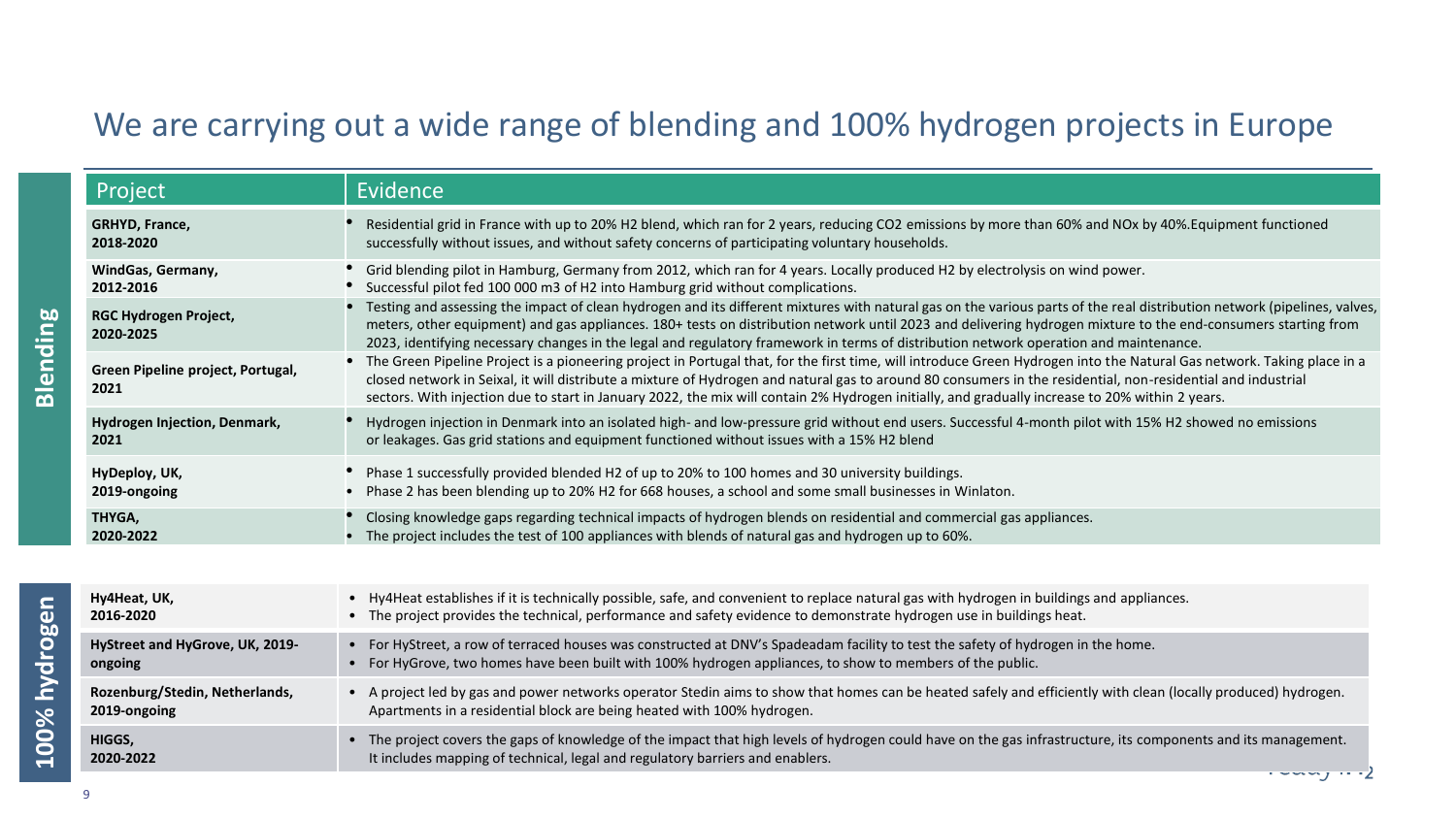# We aim to facilitate both central and local hydrogen production and integrate markets for decarbonised power, gas and heating but we need proper regulation to do it

- **Local production:** We foresee that a considerable share of hydrogen will be delivered from local production directly in distribution networks, in addition to a central hydrogen backbone currently under development.
- **Planning for flexibility:** Therefore, we are planning to manage several sources of local and central hydrogen supply in our networks as we progress from blending to 100% hydrogen.
- **Gas quality:** This means that, as local gas networks, we will need to ensure consistent gas and hydrogen quality for our customers. At the moment, gas quality tends to be managed at transmission level, but with local sources of biomethane and hydrogen, local management will be increasingly important.
- **Regulatory barriers:** We can manage these issues, but our ability to navigate them is currently hampered by:
	- The current lack of regulatory permission formally to manage and convert to 100% hydrogen networks.
	- A lack of national/local mandates on quality management in our networks.
- These regulatory barriers will need to be addressed for us to enable hydrogen and other green gases rapidly and effectively to reduce our customers' carbon footprints.



**73%** : Hydrogen supplied from (inter)-national hydrogen backbone



**27%** : Local hydrogen production, to be injected in the local network

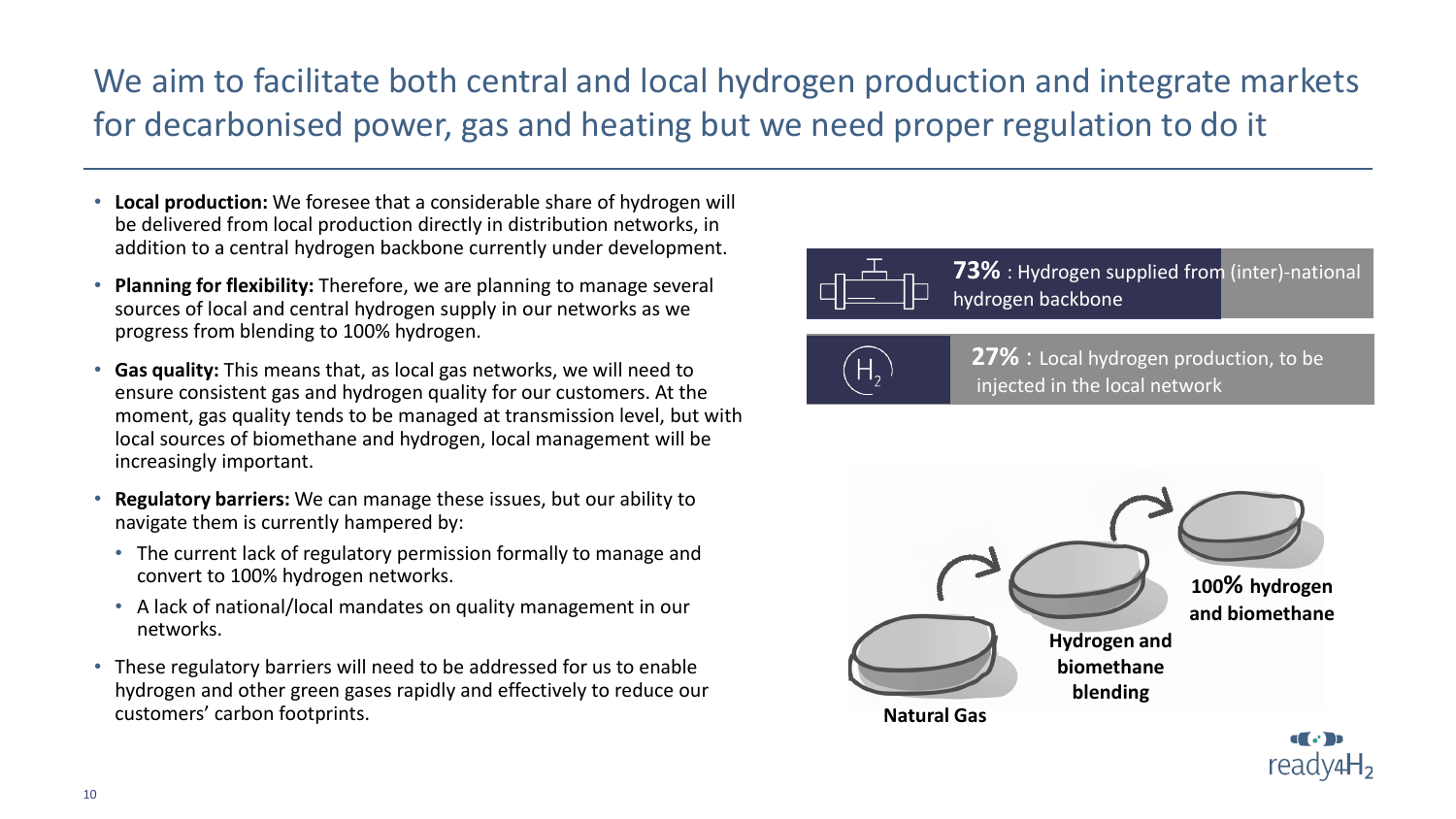# Local gas networks face additional challenges to accelerate hydrogen deployment

# **Regulation**

Exclusion of 100% hydrogen delivery by gas networks is a major obstacle, while an EU-wide regulatory framework to support hydrogen uptake is also lacking.

## **Public perception**

The decarbonisation benefits of hydrogen are less well known, and due to the rapid development of hydrogen infrastructure the safety records are currently being analyzed with promising results

## **Operational mandate**

Overall we identified both a need for a stronger operational mandate for local gas networks (DSOs) at a European level, and a need for more operational flexibility at a national/local level to accelerate tailor-made hydrogen solutions for consumers.

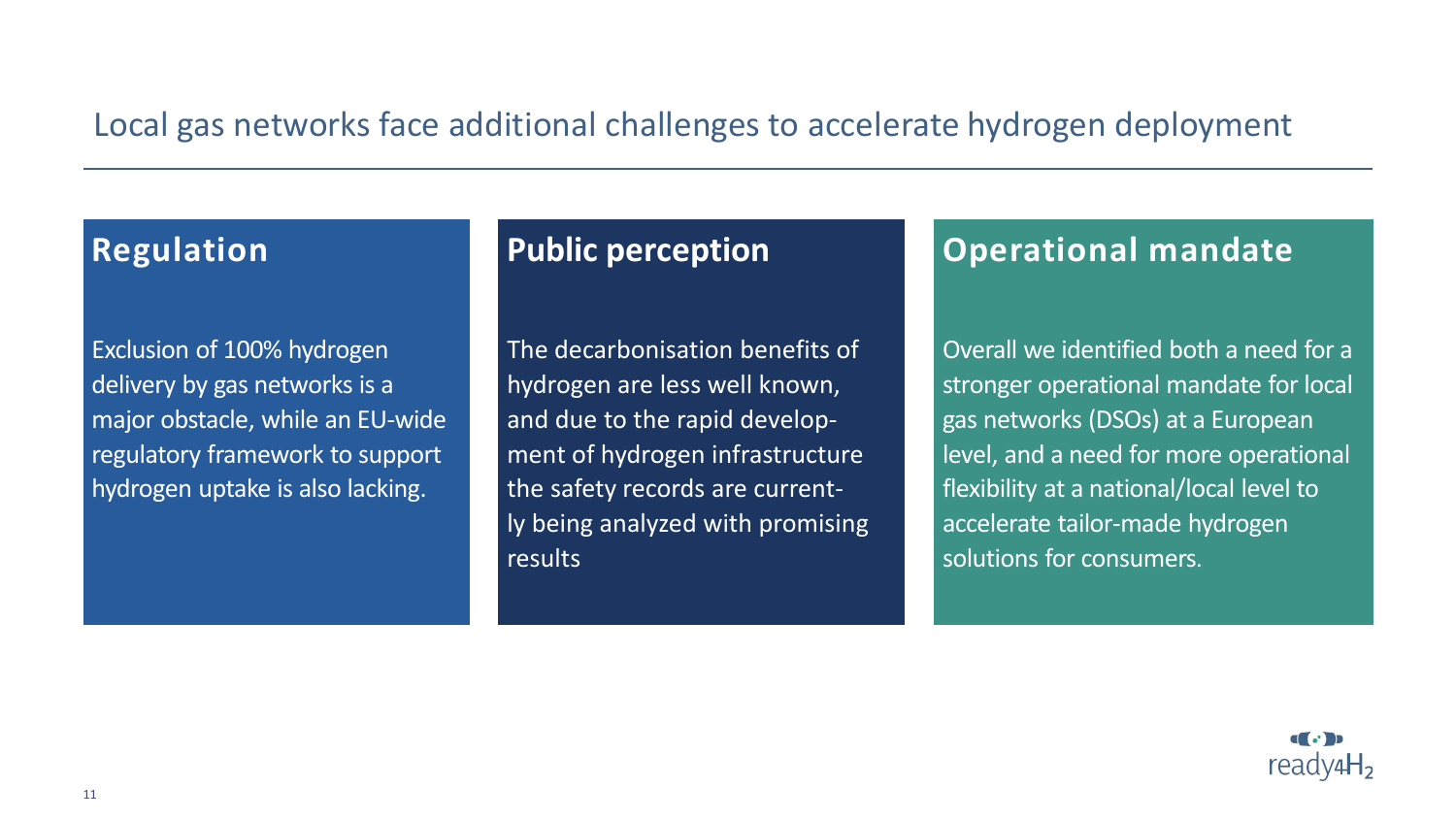# What needs to be done, now

The energy transition will increasingly become more local and distributed, which underscores the necessity of the existing competencies and knowledge of the European DSOs. This requires regulatory frameworks in which the following is recognized:

- 1. At the EU level the DSOs\* should have the possibility to be **allowed to operate dedicated hydrogen grids**  (rather than blending in networks only), to be able to facilitate (where appropriate) faster moving local geographies in their transition.
- 2. Requiring Member States to provide DSOs with a **mandate to engage in blending or distribution of 100% hydrogen**, to facilitate supply from both local (hydrogen and green gas) and TSO sources, and thus to enable fit-for-purpose decarbonisation solutions for local suppliers and consumers.



\*The regulation should also be harmonized as fast as possible for the Energy Community's members

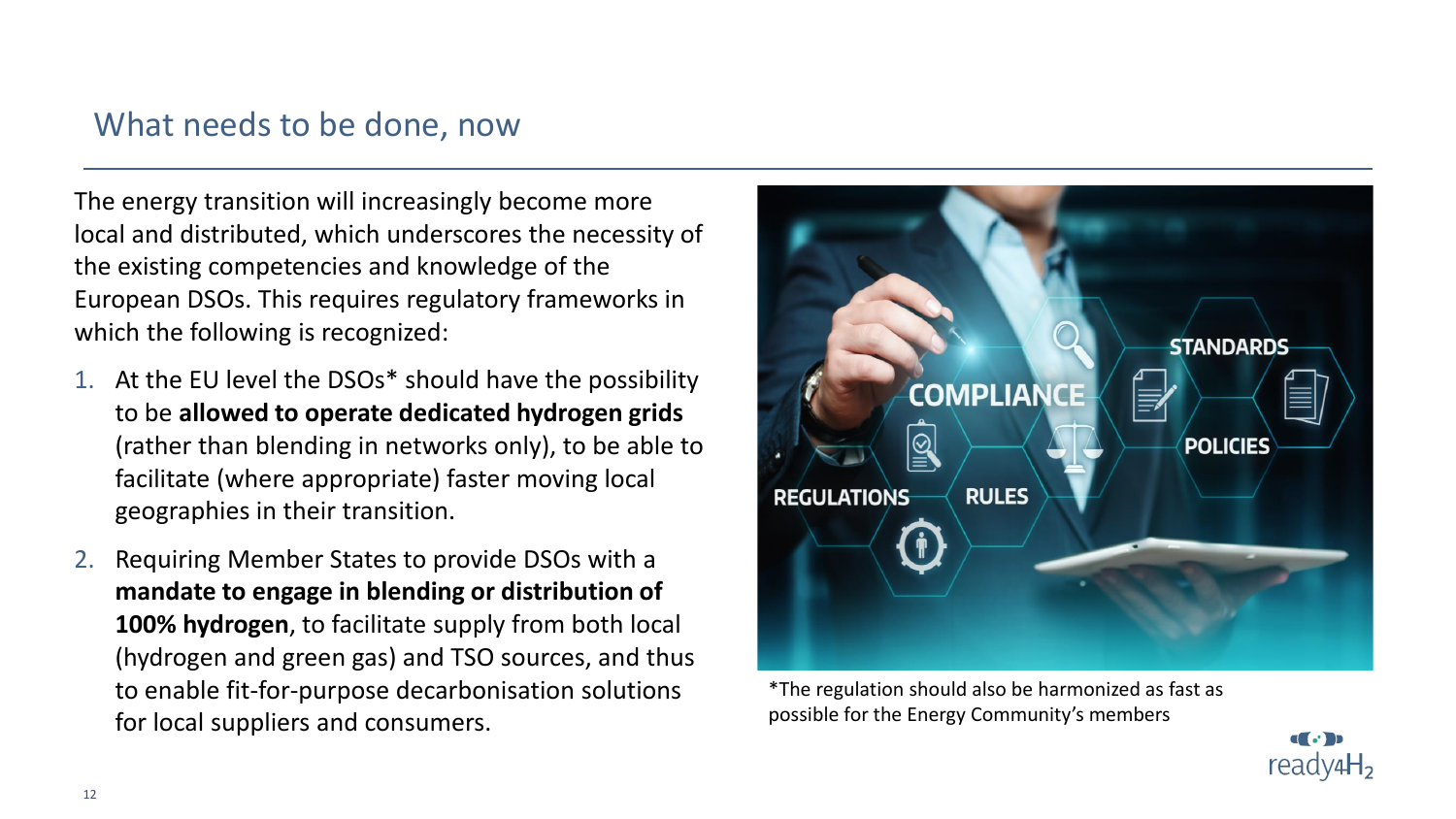# The Ready4H2 alliance is growing. As of 8 December 2021, it consists of 90 European gas distribution companies working together to support net zero

#### **Ready4H2 participating countries:**

- Austria
- Belgium
- Czech Republic
- Denmark
- France
- Germany
- Greece
- Ireland
- Italy
- Poland
- Portugal
- Slovakia
- Spain
- Sweden
- Switzerland
- Ukraine



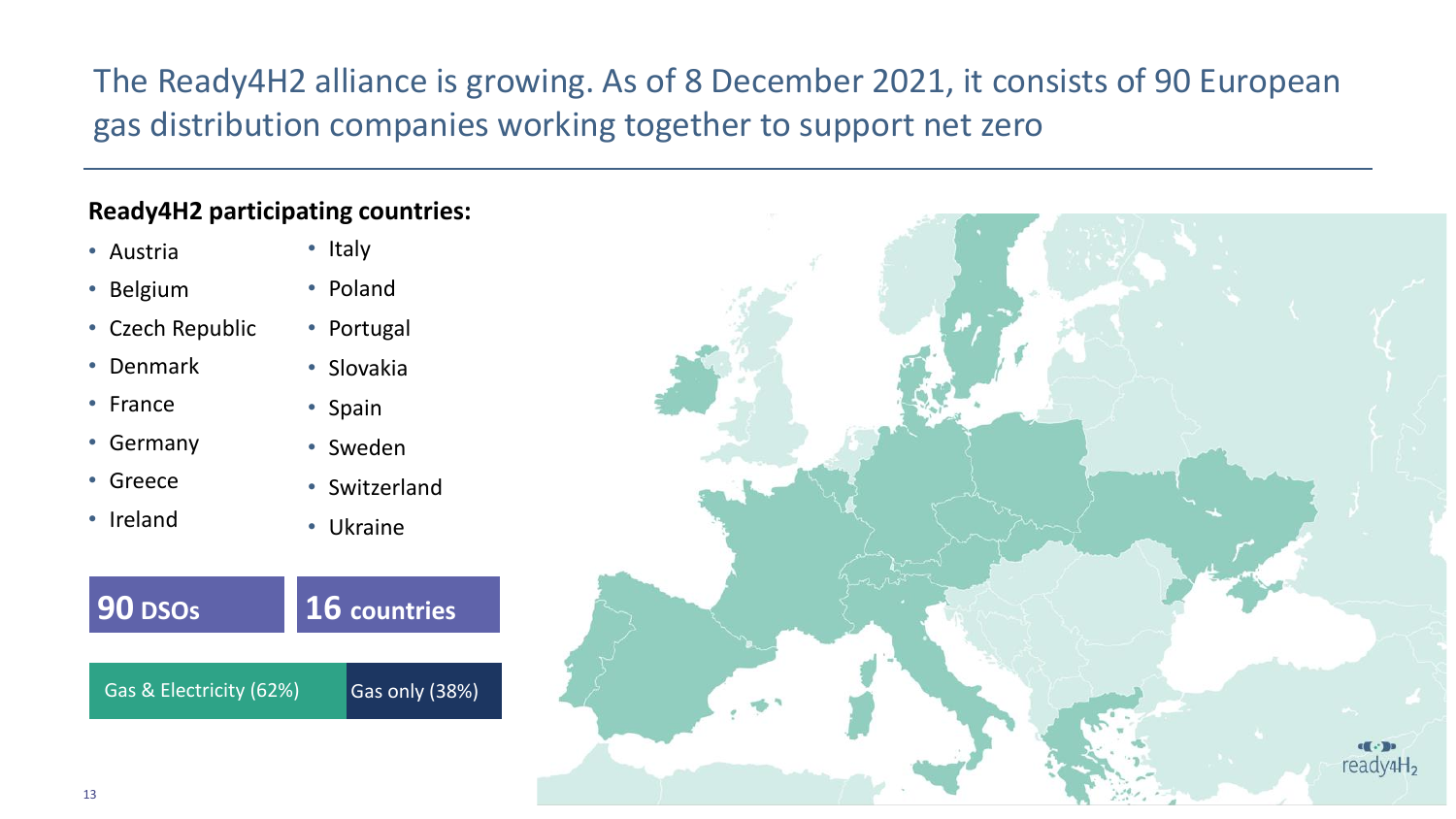# References

- EU Commission Hydrogen Strategy 2020: [https://ec.europa.eu/energy/sites/ener/files/hydrogen\\_strategy.pdf](https://ec.europa.eu/energy/sites/ener/files/hydrogen_strategy.pdf)
- DNV ETO Net Zero 2021 <https://eto.dnv.com/2021/highlights/pathway-to-net-zero> [and Eurogas 2020 study https://eurogas.org/website/wp-content/uploads/2020/06/DNV-GL-Eurogas-Report-](https://eurogas.org/website/wp-content/uploads/2020/06/DNV-GL-Eurogas-Report-Reaching-European-Carbon-Neutrality-Full-Report.pdf)Reaching-European-Carbon-Neutrality-Full-Report.pdf
- Gas For Climate employment study [https://gasforclimate2050.eu/sdm\\_downloads/demo-download/](https://gasforclimate2050.eu/sdm_downloads/demo-download/)
- CO<sup>2</sup> emissions of France in 2020 277 million tonnes <https://ourworldindata.org/co2/country/france#what-are-the-country-s-annual-co2-emissions>
- Pipeline vs truck costs: For one-way distances of 20-30km, DNV analysis shows that the levelised cost of hydrogen transport by truck is €0,24 per kg, compared with €0,06 per kg by pipeline. And as distances increase, the costs of truck transport also increase by far more than the costs of pipeline transport.
- Industry connections: The 2020 monitoring report of the German gas regulator (Bundesnetzagentur) shows that there are 1 768 300 industrial, commercial and other non-residential connections to Germany gas distribution networks, compared with 500 such connections to gas transportation networks i.e. 99,97% of such connections are to distribution networks. See p.337 https://www.bundesnetzagentur.de/SharedDocs/Mediathek/Berichte/2020/Monitoringbericht\_Energie2020.pdf;jsessionid=472291664C839665B7F41CCA9033EA92? blob=publicationFile&v=8. Data for other European countries, including Spain, France and Denmark, provided by Ready4H2 members – all at 99,9%.
- $\cdot$  CO<sub>2</sub> savings: Calculation based on natural gas combustion emissions of 184,21 gCO2/kWh (UK Government GHG Conversion Factors for Company Reporting, 2020) and natural gas supply chain emissions of 35,3 gCO2/kWh (H21 North of England, 2018). For green hydrogen using renewable electricity, emissions are assumed as zero, and so the saving would be 219,51 gCO2/kWh – this means that total emissions savings for green hydrogen, compared with the 1 870 TWh of gas used in the distribution networks of the alliance members, would be 410 million tonnes. For blue hydrogen, the natural gas supply chain emissions are assumed to be 25% higher than for natural gas use (given an assumed blue hydrogen production efficiency of 80%), and the emissions associated with blue hydrogen production are assumed as 14,47 gCO2/kWh (H21 North of England, 2018), so the saving would be 160,92 gCO2/kWh – this means that total emissions savings from blue hydrogen, compared with 1 870 TWh of natural gas, would be 301 million tonnes.
- Biomethane plants: Gas Infrastructure Europe and the European Biogas Association [https://www.europeanbiogas.eu/wp-content/uploads/2020/06/GIE\\_EBA\\_BIO\\_2020\\_A0\\_FULL\\_FINAL.pdf](https://www.europeanbiogas.eu/wp-content/uploads/2020/06/GIE_EBA_BIO_2020_A0_FULL_FINAL.pdf)
- HyDeploy:<https://hydeploy.co.uk/about/news/first-uk-trial-of-hydrogen-blended-gas-hailed-a-success/> and [https://hydeploy.co.uk/app/uploads/2018/02/21063\\_2PP\\_HyDeploy\\_Carbon\\_Savings\\_Handout\\_DIGITAL.pdf](https://hydeploy.co.uk/app/uploads/2018/02/21063_2PP_HyDeploy_Carbon_Savings_Handout_DIGITAL.pdf)
- Hy4Heat safety assessment: <https://www.hy4heat.info/wp7>
- HyStreet:<https://www.dnv.com/oilgas/perspectives/heating-homes-with-hydrogen-proving-the-safety-case.html>
- HyGrove:<https://www.northerngasnetworks.co.uk/2021/07/15/first-hydrogen-homes-open-to-the-public/>
- H100 Fife: <https://www.sgn.co.uk/H100Fife>
- RGC Hydrogen Project, 2020-2025 <https://rgc.ua/en/cleanenergy>